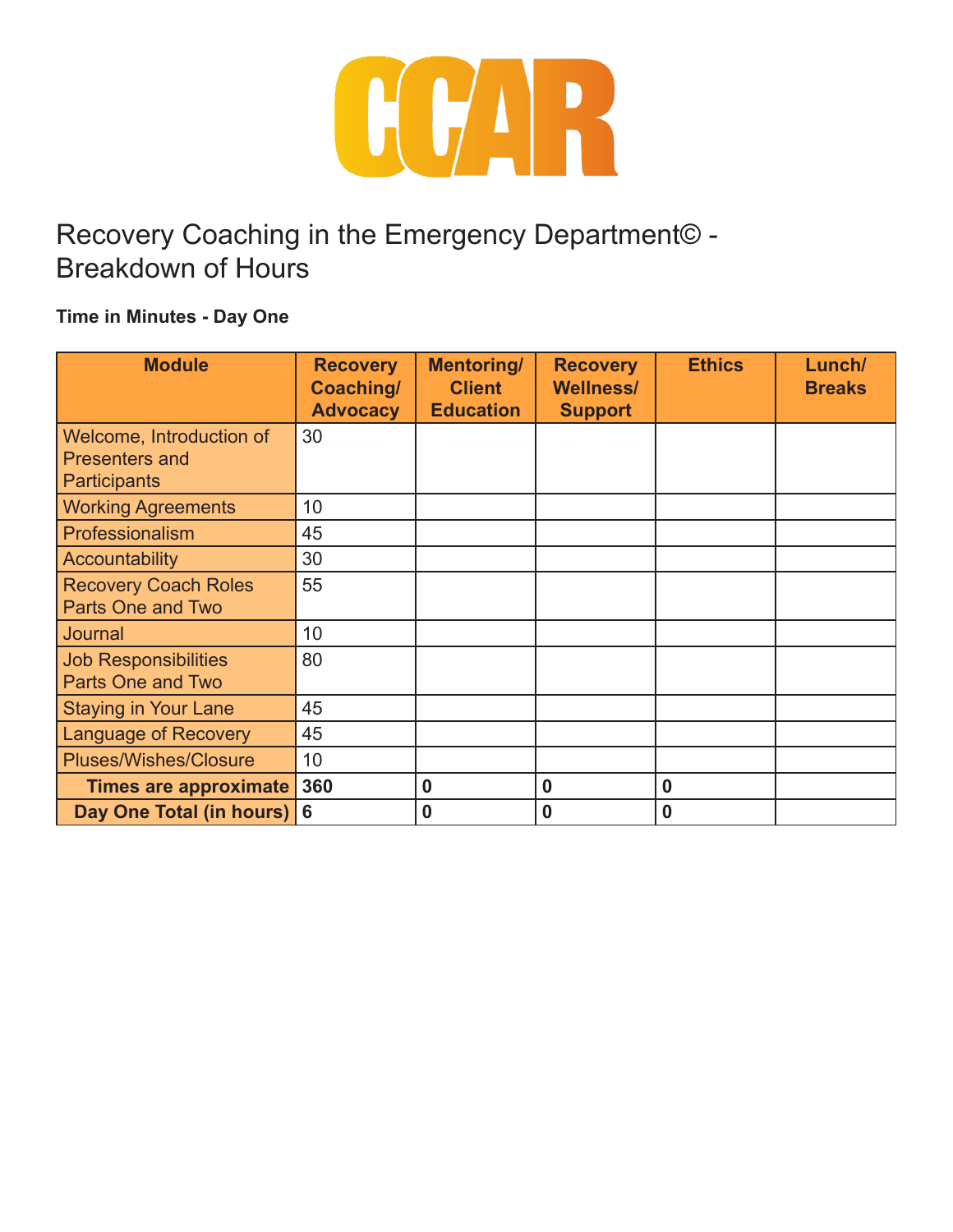

# Recovery Coaching in the Emergency Department© - Breakdown of Hours

### **Time in Minutes - Day Two**

| <b>Module</b>                                          | <b>Recovery</b><br>Coaching/<br><b>Advocacy</b> | <b>Mentoring/</b><br><b>Client</b><br><b>Education</b> | <b>Recovery</b><br><b>Wellness/</b><br><b>Support</b> | <b>Ethics</b> | Lunch/<br><b>Breaks</b> |
|--------------------------------------------------------|-------------------------------------------------|--------------------------------------------------------|-------------------------------------------------------|---------------|-------------------------|
| Welcome, Agenda, and<br><b>Reconnection</b>            | 20                                              |                                                        |                                                       |               |                         |
| Huddles and Mingles/<br><b>Review of Yesterday</b>     | 25                                              |                                                        |                                                       |               |                         |
| <b>Motivational Interviewing</b>                       | 70                                              |                                                        |                                                       |               |                         |
| <b>Stages of Change</b>                                | 70                                              |                                                        |                                                       |               |                         |
| Journal                                                | 15                                              |                                                        |                                                       |               |                         |
| Moving from Pathways to -<br>to Pathways of (Recovery) | 75                                              |                                                        |                                                       |               |                         |
| <b>Developing Your Art</b>                             | 60                                              |                                                        |                                                       |               |                         |
| <b>Pluses/Wishes/Closure</b>                           | 25                                              |                                                        |                                                       |               |                         |
| <b>Times are approximate</b>                           | 360                                             | $\bf{0}$                                               | 0                                                     | 0             |                         |
| Day Two Total (in hours)                               | l 6                                             | $\bf{0}$                                               | 0                                                     | 0             |                         |